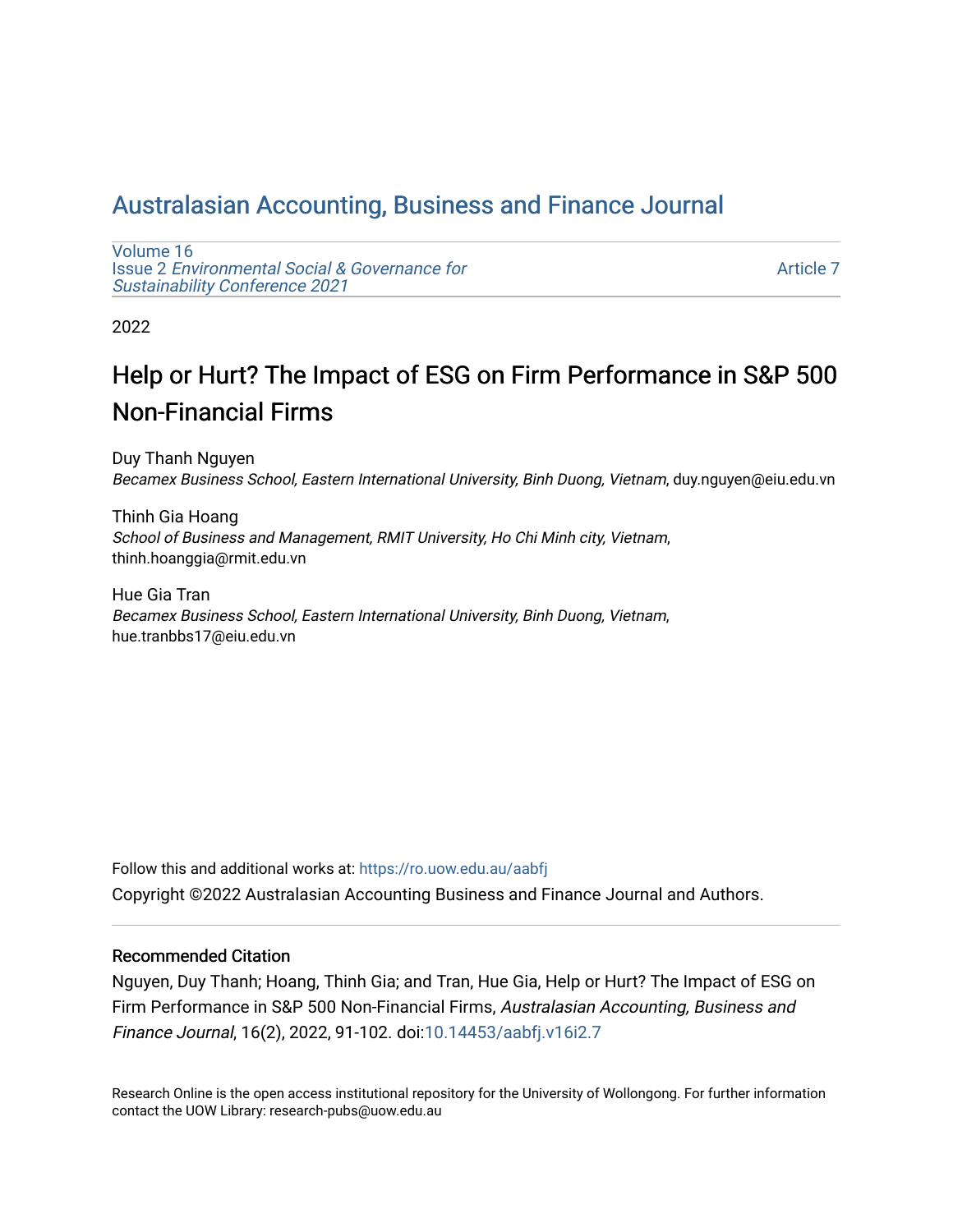# Help or Hurt? The Impact of ESG on Firm Performance in S&P 500 Non-Financial Firms

#### Abstract

The paper aims to investigate the impact of ESG practice on firms' financial performance in the context of U.S. market from 2018 to 2020. The paper examines a sample of 57 U.S. non-financial firms belonging to the S&P 500. The Two-Stage Least Squares (2SLS) estimation is employed with an instrumental variable the political views of the states where the studied firms are located. The paper shows that having a better practice of ESG could enhance firms' financial performance measured by ROA, ROE, and TobinQ. These findings are consistent with the stakeholder-focused theory instead of shareholder-focus perspective. In addition, the magnitude of the influence of the ESG practice on TobinQ is significantly higher than that of the ESG-ROA and ESG-ROE relations. It reveals that the ESG benefits could make the firms appear more attractive to investors, creating higher market values of the firms' assets and then higher TobinQ ratio. Not as the TobinQ enhancement, the significant improvement in ROA and ROE would be realized in the long run rather than short term. The low managerial ownership in the U.S. market may increase the chance of ESG overinvestment by the firms' managers, hence reducing firm value. However, under the pressure of the investors' strong demand for socially responsible investing, the U.S. firms tend to become involved in ESG activities, obtaining a strong stakeholder commitment and thus creating additional firm value in the long run.

#### Keywords

ESG, firm performance, stakeholder value maximization theory, U.S. market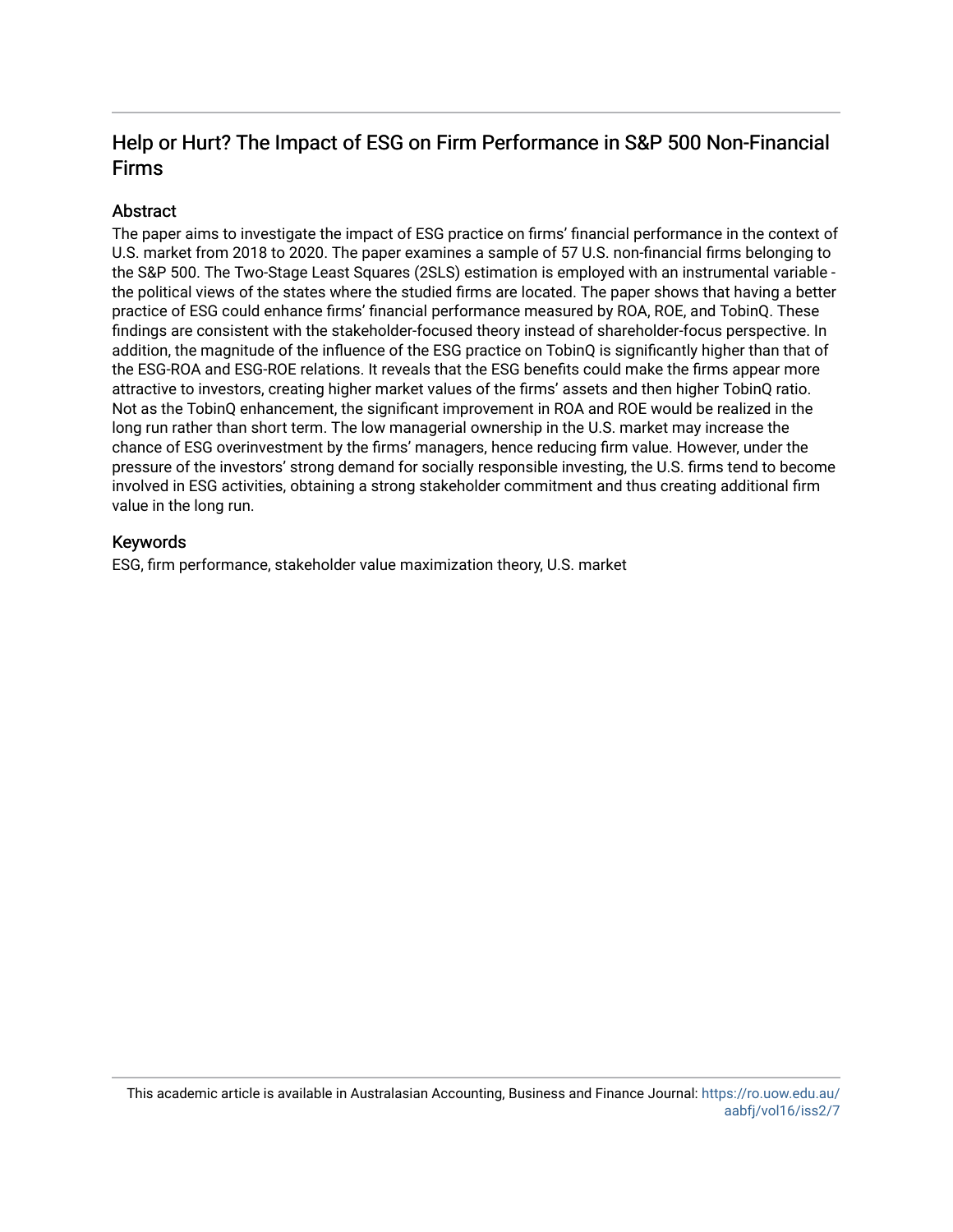

# **Help or Hurt? The Impact of ESG on Firm Performance in S&P 500 Non-Financial Firms**

**Duy Thanh Nguyen[1](#page-2-0) , Thinh Gia Hoan[2](#page-2-1) & Hue Gia Tran[3](#page-2-2)**

#### **Abstract**

 $\overline{a}$ 

The paper aims to investigate the impact of ESG practice on firms' financial performance in the context of U.S. market from 2018 to 2020. The paper examines a sample of 57 U.S. nonfinancial firms belonging to the S&P 500. The Two-Stage Least Squares (2SLS) estimation is employed with an instrumental variable - the political views of the states where the studied firms are located. The paper shows that having a better practice of ESG could enhance firms' financial performance measured by ROA, ROE, and TobinQ. These findings are consistent with the stakeholder-focused theory instead of shareholder-focus perspective. In addition, the magnitude of the influence of the ESG practice on TobinQ is significantly higher than that of the ESG-ROA and ESG-ROE relations. It reveals that the ESG benefits could make the firms appear more attractive to investors, creating higher market values of the firms' assets and then higher TobinQ ratio. Not as the TobinQ enhancement, the significant improvement in ROA and ROE would be realized in the long run rather than short term. The low managerial ownership in the U.S. market may increase the chance of ESG overinvestment by the firms' managers, hence reducing firm value. However, under the pressure of the investors' strong demand for socially responsible investing, the U.S. firms tend to become involved in ESG activities, obtaining a strong stakeholder commitment and thus creating additional firm value in the long run.

#### *JEL classification:* G30, G34, Q01

*Keywords:* ESG, firm performance, stakeholder value maximization theory, U.S. market

<span id="page-2-0"></span><sup>&</sup>lt;sup>1</sup> Corresponding author. Becamex Business School, Eastern International University, Binh Duong, Vietnam. Email: [duy.nguyen@eiu.edu.vn](mailto:duy.nguyen@eiu.edu.vn)

<span id="page-2-1"></span><sup>2</sup> School of Business and Management, RMIT University, Ho Chi Minh city, Vietnam

<span id="page-2-2"></span><sup>3</sup> Becamex Business School, Eastern International University, Binh Duong, Vietnam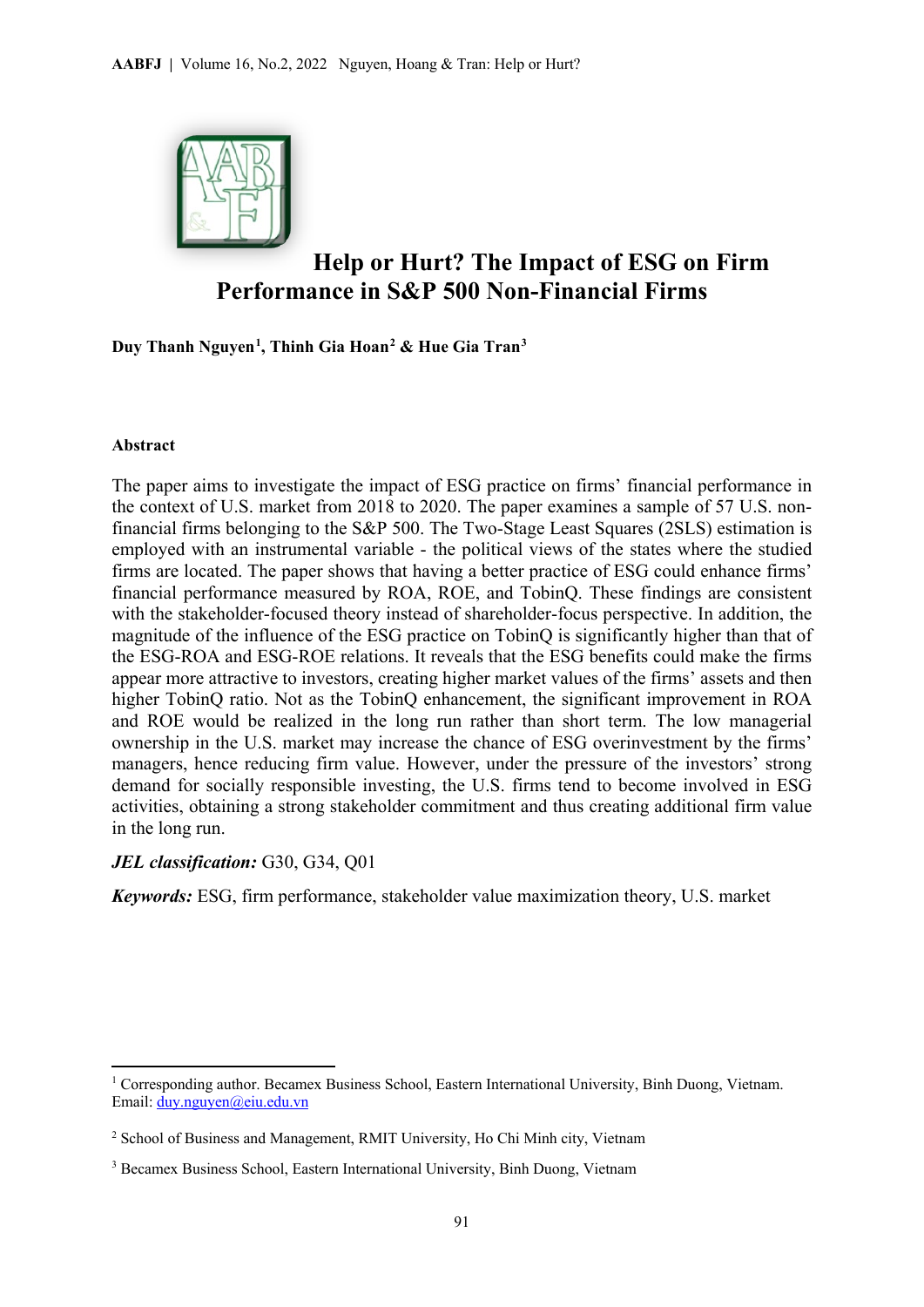# **1. Introduction**

Although the corporate strategic initiatives relating to Environment, Social, and Governance (ESG) were officially employed in the early 1990s, their actual benefits have been studied gradually since the 2000s. Regarding Ioannou and Serafeim (2015), due to the prevalence of an agency logic in the former period, the ESG investment is considered as agency costs. Barnea and Rubin (2010) show that the insiders' ownership negatively impacts firms' CSR ratings, because those insiders attempt to overinvest in CSR at the cost of the shareholders for their personal benefits. However, with the recent emergence of a stakeholder focus, ESG performance serves as insurance-like protection for firms' intangible assets derived from relationships between firms and non-investing stakeholders (Godfrey, 2005). From the resource-based perspective, improved ESG performance could bring firms valuable resources, such as reputation (Boone & Uysal, 2020), financing access and lower cost of capital (Cheng et al., 2014), employees' knowledge (Branco & Rodrigues, 2006), cost efficiency (Matos, 2020), and less stock price synchronicity (Amel-Zadeh & Serafeim, 2018). More importantly, it also helps those firms to achieve sustainability goals in addition to maximizing shareholders' wealth (Amel-Zadeh & Serafeim, 2018).

Previous studies have not reached conclusive findings on the impact of ESG practice on firms' financial performance. While a majority of the studies to date reveal the positive relationship between ESG and firms' financial performance (Verheyden et al., 2016; Giese et al., 2019), some studies show the negative nexus (Brammer et al., 2006; Crisóstomo et al., 2011) or even no correlation (Nelling & Webb, 2009). These studies employ different contexts, such as countries with different legal regimes and periods with distinctive economic conditions. In addition, firms' ESG could be endogenous to their previous ESG performance (Bae et al., 2019), legal systems which the firms' countries follow (Porta et al., 1998), and the economic conditions (Buchanana et al., 2018). Those factors may make the estimation of how the ESG practice impacts firms' financial performance be biased if the potential endogeneity is not addressed entirely. Therefore, it is essential to examine such an impact empirically in a specific context with a thorough treatment of ESG's potential endogeneity. This study employs a sample of 57 U.S. non-financial firms belonging to the S&P 500 from 2018 to 2020 and a political view of states where those firms are located in order to mitigate the potential issue of endogeneity.

The study has several contributions. First, it provides additional evidence on the impact of ESG practice on firms' financial performance in a specific context and time period. It could create a comprehensive picture of that relationship across various contexts. Second, it empirically examines two main contrasting theories explaining the impact of ESG on financial performance. They are the shareholder and stakeholder value maximization theories. While shareholder-focused theory believes that ESG engagement is detrimental to firm value, the stakeholder-focused theory advocates the benefits of ESG practice which could enhance firm value. This research confirms the second one in the context of the U.S. market. Although ESG overinvestment is likely in U.S. firms due to their low ownership concentration and managerial ownership, the ESG practice still enhances firms' financial performance measured by various proxies. This could be explained by the strong demand for socially responsible investing from investors in the U.S. market. Third, this paper suggests a robust instrumental variable, the political view, to treat the endogeneity of the ESG variable. Therefore, the results are more valid and reliable.

The study is organized as follows: section 2 reviews relevant literature about the relationship between ESG and firm performance. Section 3 describes how the research is conducted. Section 4 analyzes and discusses regression results and section 5 concludes.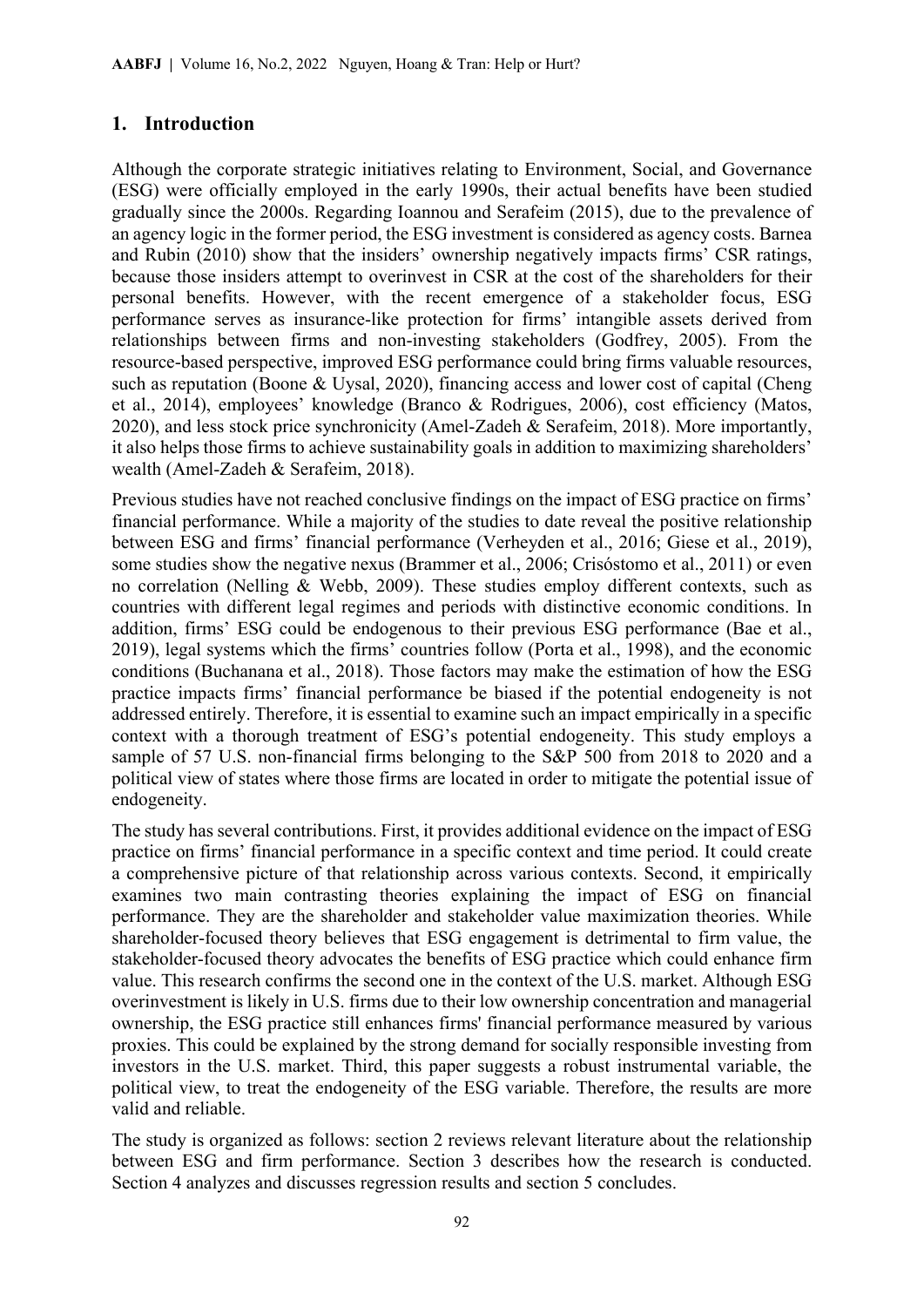## **2. Literature Review**

There are two primary views of the ESG–financial performance relationship: the shareholder and the stakeholder value maximization theories. On the one hand, the shareholder-focused idea underpinning the overinvestment hypothesis supports the negative relationship between ESG practice and firms' financial performance. Barnea and Rubin (2010) state that, due to the agency problem (i.e., an interest conflict between shareholders and managers), the managers tend to overinvest in ESG at the shareholders' expenses in order to gain their own benefits. Such investment exceeds an optimal point at which associated costs appear to be higher than the added benefits (Krüger, 2015). Liu et al. (2020) provide additional evidence on the costs of ESG overinvestment. The firms with extremely high ESG ratings, which is a signal of overinvesting in ESG, experience lower shareholder value when those firms deal with a negative event, such as a product recall. High ESG scores could be interpreted as a strong commitment of the businesses to deliver good value to customers. When a product recall occurs, the market tends to question the quality of products and thus their actual ESG performance. This results in a more negative response from the market to such an event. ESG overinvestment also limits the free cash flows of the businesses, so that they might have fewer resources to invest efficiently (Benlemlih & Bitar, 2018). Overall, the shareholder-focused theory claims that practising ESG destroys firm value (Brammer et al., 2006; Crisóstomo et al., 2011).

On the other hand, the stakeholder-focused theory advocates the benefits of the ESG practice, which could enhance firms' financial performance. Developed under that theory, the conflictresolution hypothesis states that practising ESG could solve the interest conflict between managers and non-investing stakeholders (Freeman, 1984). Yarram and Fisher (2021) study that firms with stakeholder-friendly policies tend to use less short term debts, which may resolve the potential conflict between firms and primary stakeholders. The study by Cui et al. (2018) indicates that better ESG performance could reduce firms' information asymmetries, leading to lower costs of equity (Dhaliwal et al., 2011) and costs of debts (Bhuiyan & Nguyen, 2020). Gupta and Jham (2021) show that firms with better ESG practice would outperform the market in the post-crisis period. ESG involvement also enhances a firm's reputation (Branco & Rodrigues, 2006), helping to obtain a more substantial stakeholder commitment (Arouri et al., 2019), such as customer loyalty (Turker, 2009). This could make firms' earnings less volatile (Amel-Zadeh & Serafeim, 2018). In general, the stakeholder-focused theory states that the better the ESG performance, the higher the firm value will be (Lv et al., 2020).

The firms' ESG ratings are potentially endogenous as they seem to be driven by other factors. The study by Porta et al. (1998) indicates that the common law system drives the U.S. market, and that the U.S. firms have a less concentrated ownership structure than firms located in the civil-law-system countries. Those U.S. firms also experience low managerial ownership, which may result in ESG overinvestment by the firms' managers (Barnea & Rubin, 2010). However, socially responsible investing in the U.S. has been prevalent since 2012. The total value of assets under management reached \$17.1 trillion (The forum for sustainable and responsible investment, 2020). Such a trend is due to the strong demand for sustainability-driven investment from the clients (Siddique & Sciulli, 2020). Under pressure from the market, U.S. firms may become more involved in ESG activities to meet such a demand. It is expected to create a stronger stakeholder commitment and, consequently, additional firm value. Employing a single context of the U.S. market, Rubin (2008) states that the political view of the state where the firm is located influences the firm's ESG performance. Firms located in Republicandominated states tend to invest more in ESG than firms in Democratic states, so the Republican-state firms have higher ESG scores than those in the Democratic states. In other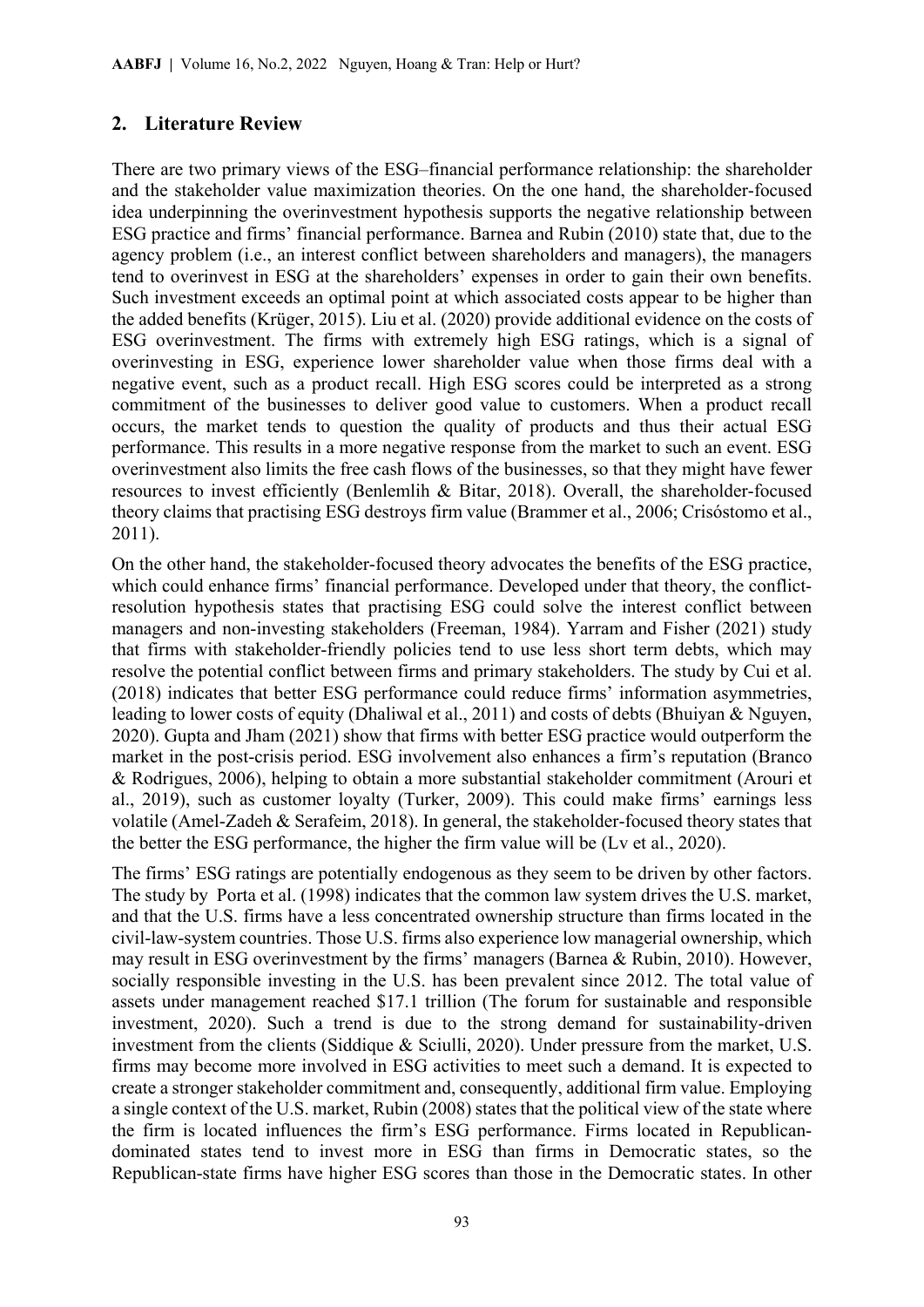words, the political views of the states where the firms are located have an impact on the variant of the firms' ESG scores. Therefore, this paper with the U.S. based context from 2018 to 2020 would employ the political view of the state where a particular firm is located as an instrumental variable to address the potential endogeneity of the ESG variable.

# **3. Methodology**

### **3.1. Sample description**

This paper employs a sample of 57 S&P 500 non-financial firms from 2018 to 2020. These firms must satisfy the following criteria: (1) the financial data must be available in Compustat during the three-year period, (2) their ESG performance must be rated by Morgan Stanley Capital International (MSCI), and (3) their ESG scores must be available in the MSCI ESG database from 2018 to 2020. Finally, this research obtains 171 observations during the studied period.

Table 1 describes the sample. It shows that most of the ESG-rated firms belong to the information technology and health care industries. They account for 42% and 37%, respectively, of the whole sample.

| Industry                      | No. of Firms (2018 - 2020) | Weight |
|-------------------------------|----------------------------|--------|
| Industrials                   | 4                          | $7\%$  |
| <b>Information Technology</b> | 24                         | 42%    |
| Health Care                   | 21                         | 37%    |
| Materials                     |                            | $5\%$  |
| <b>Consumer Discretionary</b> |                            | $2\%$  |
| <b>Consumer Staples</b>       | 4                          | 7%     |
| Total                         | 57                         | 100%   |

#### **Table 1. Sample description**

# **3.2. Variable measures**

To measure firm performance, the study employs both accounting-based proxies (i.e., returnon-assets and return-on-equity) and a market-based measure (i.e., TobinQ). Following Waddock and Graves (1997), return-on-assets (ROA) is calculated as the ratio between net income and total assets. Return-on-equity (ROE) takes net income divided by the total shareholders' equity (Wang et al., 2015). The study follows Wang et al. (2015) to compute TobinQ by taking the sum of the market value of a firm's outstanding shares and liabilities divided by its total assets.

The paper uses ESG scores provided by the MSCI ESG database to measure a firm's ESG performance. MSCI ESG database covers 14,000 companies representing more than 680,000 securities with 90% equity and fixed income market value as of June 2020. MSCI determines several key issues under three main pillars: Environment, Social, and Governance. Those issues are classified as risks or opportunities and it is then assessed how a firm exposes and manages them to score how the firm performs on such issues. The scoring scale is from 0 (very bad) to 10 (very good). The ESG score is calculated by the aggregated score of each pillar and its importance in each industry.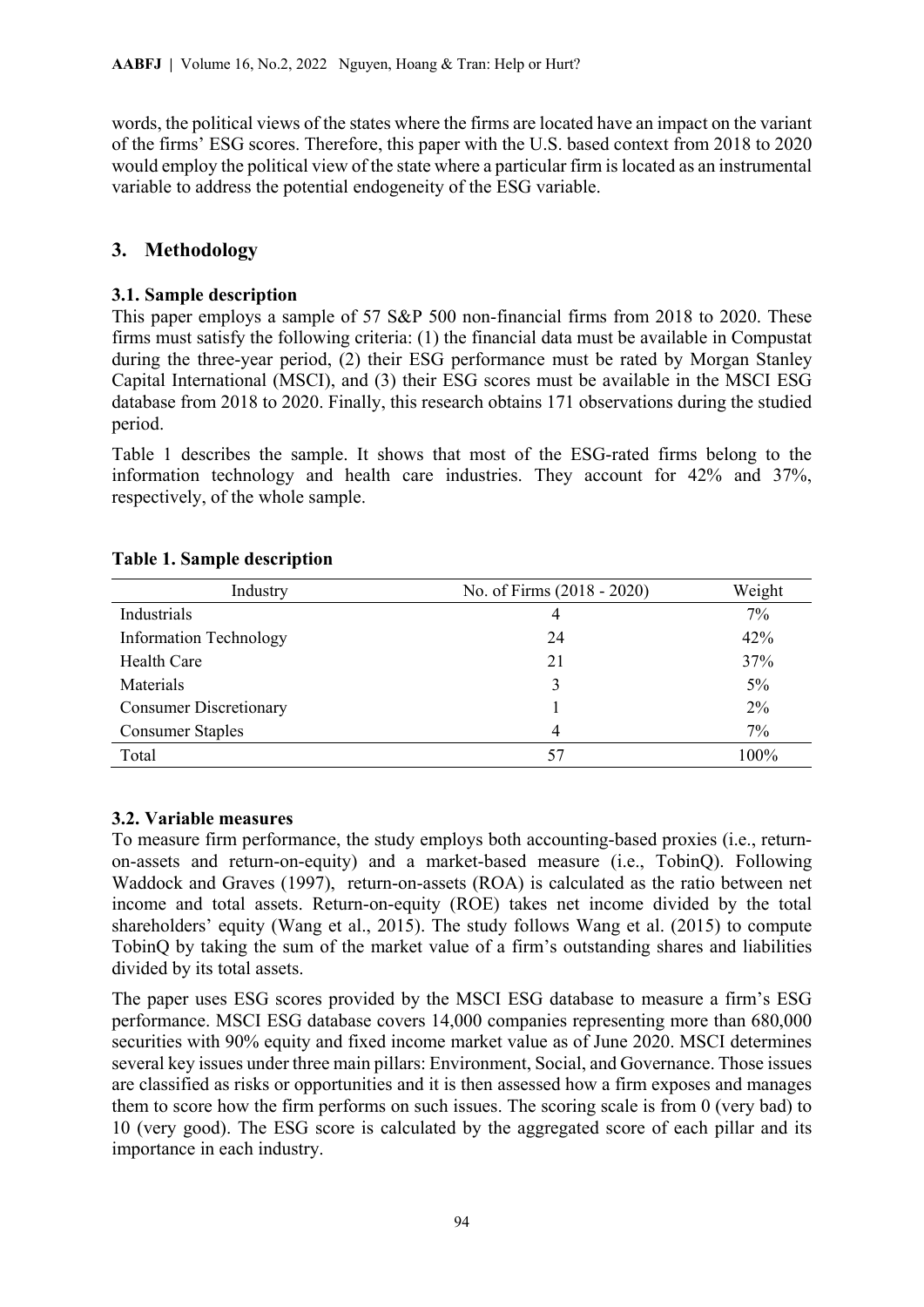The study also includes the following set of control variables: firm size, the extent of financial leverage, and research and development expenditure. Firm size (FIRMSIZE) is the log of the total sales. The extent of financial leverage (LEV) is the ratio between total debts and total assets. The research and development expenditure (R&D) is the log of the total expenses on R&D. Those independent and control variables are lagged by one year to realize their effects on firms' financial performance.

#### **3.3. Estimation strategy**

The baseline regressions of firm performance on ESG are as follows:

 $ROA_{i,t} = \alpha_1 + \alpha_2 ESG_{i,t-1} + \alpha_3 FIRMSIZE_{i,t-1} + \alpha_4 LEV_{i,t-1} + \alpha_5 R \&D_{i,t-1} +$ <br>Firm fixed effect + Year fixed effect +  $\varepsilon_i$ . (1) Firm fixed effect + Year fixed effect +  $\varepsilon_{i,t}$  $ROE_{i,t} = \beta_1 + \beta_2 ESG_{i,t-1} + \beta_3 FIRMSIZE_{i,t-1} + \beta_4 LEV_{i,t-1} + \beta_5 R&D_{i,t-1} +$ Firm fixed effect + Year fixed effect +  $\varepsilon_{i,t}$  (2)  $TobinQ_{i,t} = \gamma_1 + \gamma_2 ESG_{i,t-1} + \gamma_3 FIRMSIZE_{i,t-1} + \gamma_4 LEV_{i,t-1} + \gamma_5 R&D_{i,t-1} +$ Firm fixed effect + Year fixed effect +  $\varepsilon_{i,t}$  (3)

Where i is firm; t is the year;  $\varepsilon$  is the error term.

This study performs several diagnostic tests to employ an appropriate estimation strategy. First, the study checks the potential multicollinearity issue of the data by examining the correlation among the independent and control variables and their variance inflation factors (VIF). Regarding Table 2, the independent and control variables are not highly correlated (i.e., less than 0.8), and their VIFs are less than 10. Therefore, the employed data is multicollinearity free (Mansfield & Helms, 1982). The correlations between ESG and ROA, ROE, and TobinQ are positive and statistically significant at a 90% confidence level. They provide initial evidence on the impact of ESG on firm performance.

|                 | <b>ROA</b> | <b>ROE</b> | TobinQ     | <b>ESG</b> | <b>FIRMSIZE</b> | LEV    | R&D | VIF  |
|-----------------|------------|------------|------------|------------|-----------------|--------|-----|------|
| <b>ROA</b>      |            |            |            |            |                 |        |     |      |
| <b>ROE</b>      | $0.6328*$  |            |            |            |                 |        |     |      |
| TobinQ          | $0.4903*$  | $0.376*$   |            |            |                 |        |     |      |
| ESG             | $0.5704*$  | $0.4544*$  | $0.235*$   |            |                 |        |     | 1.04 |
| <b>FIRMSIZE</b> | $-0.0322$  | 0.0534     | $-0.2271*$ | $-0.0751$  |                 |        |     | 1.78 |
| <b>LEV</b>      | $0.0881*$  | $0.3065*$  | 0.0017     | $0.1601*$  | $0.2424*$       |        |     | 1.13 |
| R&D             | 0.0786     | $0.1243*$  | $0.1203*$  | $-0.0332$  | $0.5946*$       | 0.0247 |     | 1.64 |

**Table 2**. **Correlation matrix and Variance Inflation Factors (VIF)** 

**Note:** \* denotes statistical significance at the 5% level.

Second, the study examines whether the heteroskedasticity issue exists in the data set by performing the Breusch-Pagan Test (Breusch & Pagan, 1979). Table 3 shows that the p-values of the test are statistically significant (i.e., less than 0.05) in the regressions of ROA and ROE on ESG, respectively, yet they are insignificant in the regression of TobinQ on ESG. It indicates that the first two regressions have heteroskedasticity, while the last regression is free from that issue. The paper follows White (1980) to treat such an issue by estimating the robust standard errors in those heteroskedasticity-driven regressions.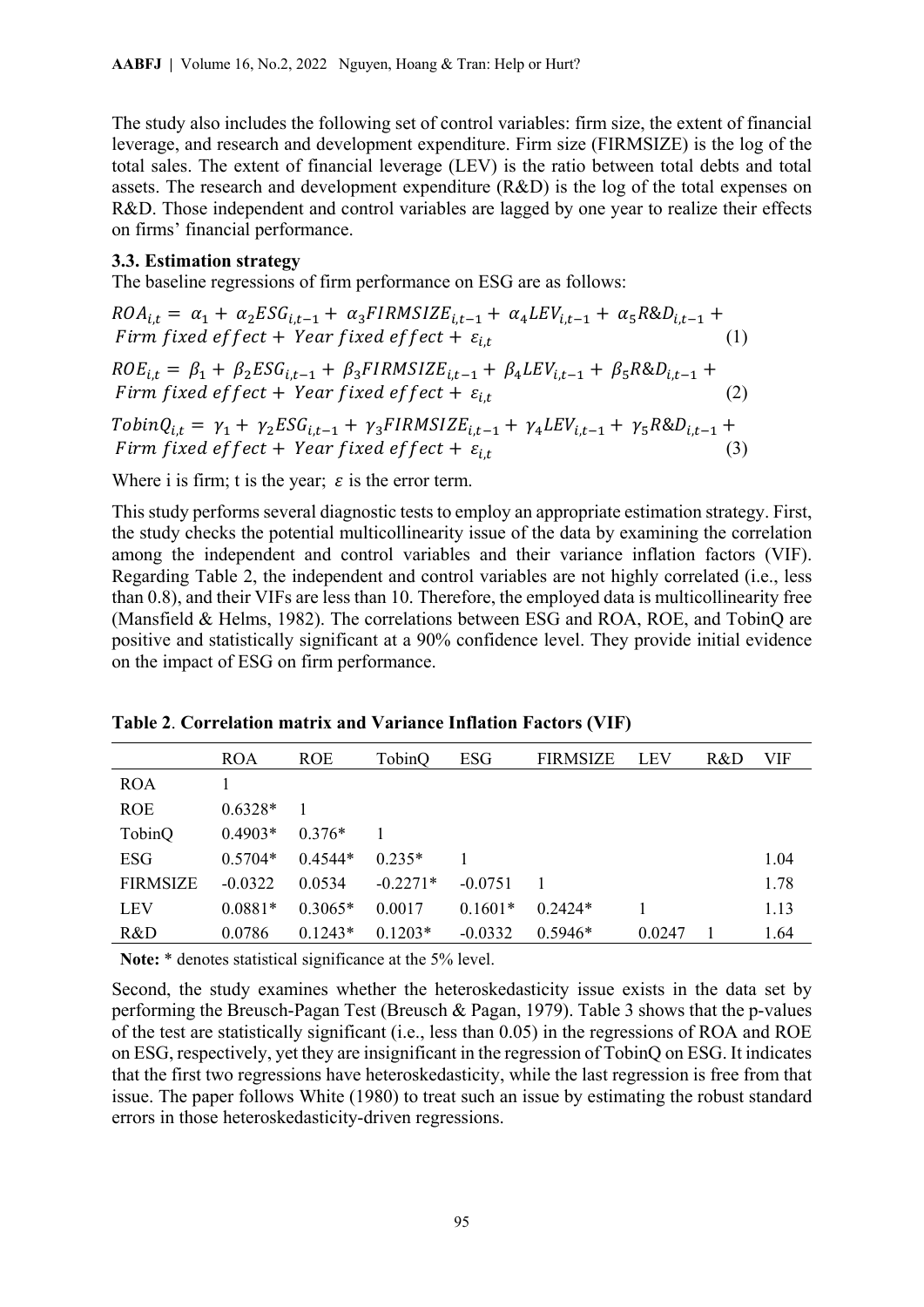|                    |             | (1)        | (2)        | (3)    |
|--------------------|-------------|------------|------------|--------|
|                    |             | <b>ROA</b> | <b>ROE</b> | TobinQ |
|                    | Chi2(4)     | 18.37      | 28.32      | 1.04   |
| Breusch-Pagan Test | Prob > Chi2 | 0.001      | 0.000      | 0.904  |
| Wu-Hausman Test    | F(1,165)    | 34.79      | 6.74       | 7.49   |
|                    | Prob > F    | 0.000      | 0.010      | 0.007  |

|  |  |  | Table 3. Heteroskedasticity and Endogeneity Tests |  |
|--|--|--|---------------------------------------------------|--|
|  |  |  |                                                   |  |

Third, a firm's ESG performance tends to be influenced by its peers in the same industry. Hence, this paper would cluster the standard errors at the industry level to account for the possible serial correlation. This study also includes firm and year fixed effects to remove timeinvariant unobserved heterogeneity related firms and years from the error terms.

Fourth, the study investigates the ESG's measurement error, which is a primary source of the endogeneity issue. The paper conducts the Wu-Hausman Test to expoit such an issue (Hausman, 1978). This study follows Rubin (2008) to use the political view of the states where firms are located as an instrumental variable. As mentioned above, firms located in Republican states tend to have higher ESG ratings than those in the Democratic states. That is to say, the political views of the states where the firms are located have an impact on the variant of the firms' ESG scores. This theoretically satisfies the relevance condition of a good instrumental variable. In addition, there is no reason to believe that the political view has a direct influence on firm performance rather than an indirect effect through the firm's ESG performance. The exclusion restriction of a valid instrumental variable is met.

Therefore, this study employs the political view (POLVIEW) as the instrumental variable of ESG in the Wu-Hausman test. The null hypothesis is that the independent variable of interest is exogenous and that the Ordinary Least Squares estimates are efficient and consistent; the Two-Stage Least Squares (2SLS) estimates otherwise. This paper uses the 2016 U.S. presidential election results to determine the political view of the states where the studied firms are located. If the states support the Republicans, they are recorded as 1; 0 otherwise. Table III shows that the p-values of the test across all regressions are statistically significant, rejecting the null hypothesis. Therefore, the paper would employ the 2SLS estimation to estimate the studied regressions. The first stage would be the regression of ESG on POLVIEW and all control variables. The second stage regresses the firm performance measurements on the expected value of ESG from the first stage and all control variables.

# **4. Data analysis**

## **4.1. Statistical description**

Table 4 describes the sample statistics. ROA has a mean of 7.9%, with the standard deviation of 4.87%. The minimum value of ROA is 0.01%, while the maximum value is 16.04%. The average value of ROE is 27.81%. ROE experiences its lowest value of -7.56%, while the highest value is 63.37%. The mean of TobinQ is 3.82 times with a minimum of 1.22 times and a maximum of 5.72 times. The average ESG score of the sample is 5.6 over 10. The lowest ESG score of the sample is 1.2 while some firms have a maximum score of 10.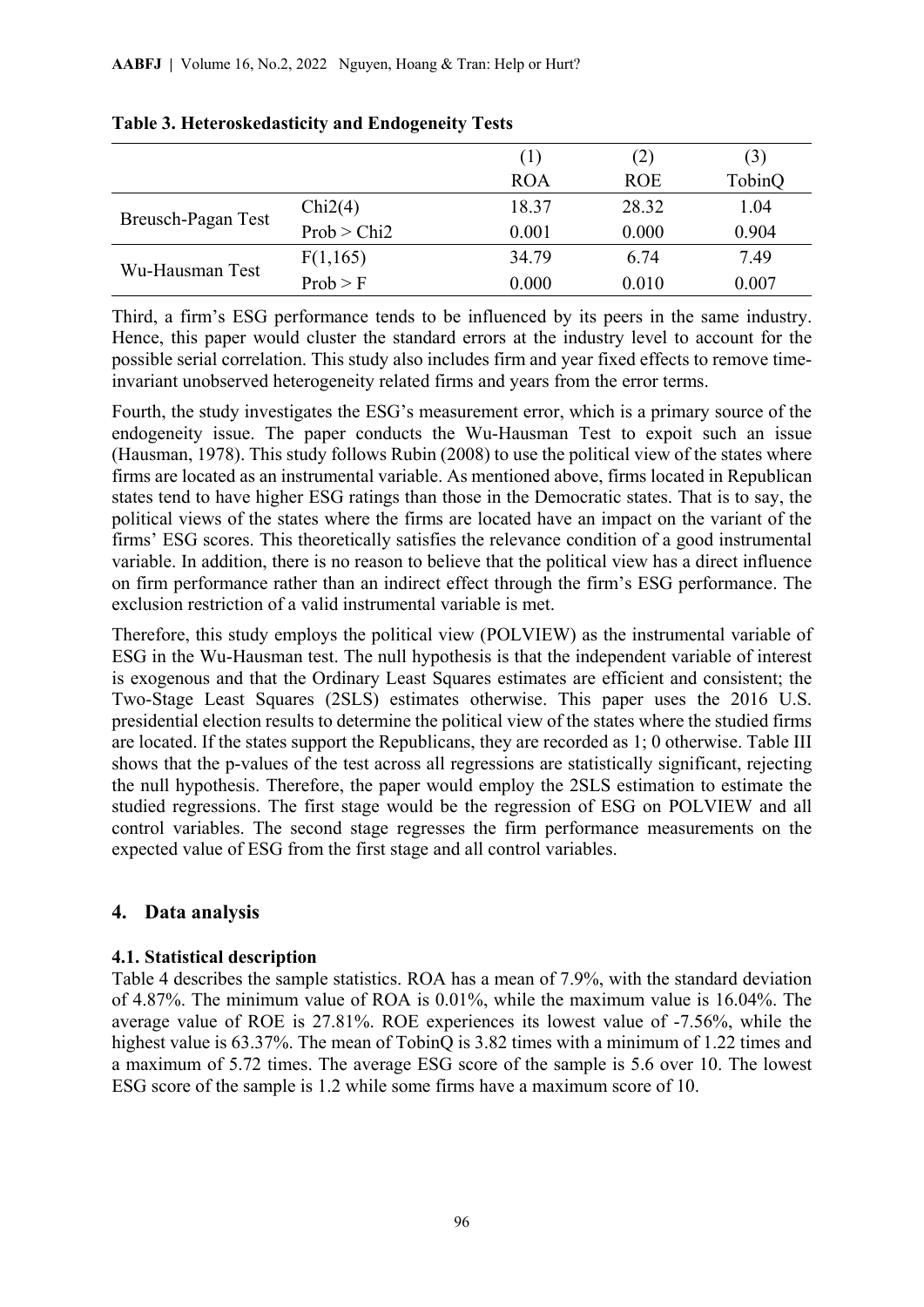| Variable        | Obs. | Mean   | Std. Dev. | Min       | Max     |
|-----------------|------|--------|-----------|-----------|---------|
| <b>ROA</b>      | 171  | 0.0790 | 0.0487    | 0.0001    | 0.1604  |
| <b>ROE</b>      | 171  | 0.2781 | 0.1807    | $-0.0756$ | 0.6337  |
| TobinQ          | 171  | 3.8265 | 1.4785    | 1.2172    | 5.7209  |
| <b>ESG</b>      | 171  | 5.5965 | 2.0459    | 1.2000    | 10.0000 |
| <b>FIRMSIZE</b> | 171  | 9.1447 | 1.0271    | 7.9920    | 11.0769 |
| <b>LEV</b>      | 171  | 0.5616 | 0.1551    | 0.3736    | 0.8715  |
| R&D             | 171  | 6.3860 | 1.2965    | 4.0943    | 8.5208  |

#### **Table 4. Statistical description**

### **4.2. Empirical analysis**

Table 5 presents the regression results estimated by the 2SLS estimation. Column (1) reports the first stage regression of ESG on POLVIEW. The coefficient associated with POLVIEW is positive (1.152) and statistically significant (less than 0.01). This indicates that the firms located in the states supporting the Republicans have higher ESG scores than those in the Democratic states, which appears to be consistent with the finding of (Rubin, 2008). The F value of the first stage regression is 28.41, higher than 10. This empirically confirms the relevance condition of the instrumental variable, POLVIEW.

|                   | (1)              | (2)        | (3)        | (4)        |
|-------------------|------------------|------------|------------|------------|
|                   | <b>ESG</b>       | <b>ROA</b> | <b>ROE</b> | TobinQ     |
| <b>ESG</b>        |                  | $0.054***$ | $0.101***$ | $0.720**$  |
|                   |                  | (4.26)     | (2.76)     | (2.23)     |
| <b>POLVIEW</b>    | $1.152***$       |            |            |            |
|                   | (5.18)           |            |            |            |
| <b>FIRMSIZE</b>   | $-0.386$         | 0.026      | 0.221      | $1.565**$  |
|                   | $(-0.65)$        | (0.80)     | (1.18)     | (2.13)     |
| <b>LEV</b>        | 0.437            | 0.049      | $0.378**$  | 0.805      |
|                   | (0.38)           | (0.72)     | (2.18)     | (0.62)     |
| R&D               | $1.210*$         | $-0.045$   | $-0.189$   | $-2.538**$ |
|                   | (1.68)           | $(-0.94)$  | $(-1.03)$  | $(-2.31)$  |
| Constant          | 3.008            | $-0.346$   | $-1.619$   | $-1.665$   |
|                   | (0.54)           | $(-0.89)$  | $(-1.43)$  | $(-0.31)$  |
| Firm fixed effect | Yes              | Yes        | Yes        | Yes        |
| Year fixed effect | Yes              | Yes        | Yes        | Yes        |
| $\mathbf N$       | 171              | 171        | 171        | 171        |
| F(62, 108)        | 28.41            |            |            |            |
| Prob > F          | $\boldsymbol{0}$ |            |            |            |
| Adjusted $R^2$    | 0.909            | 0.496      | 0.642      | 0.756      |

#### **Table 5. Regression results estimated by 2SLS**

**Note:** *Column (1) reports the first stage regression of ESG on POLVIEW. Columns (2), (3), and (4) show the second stage regressions of ROA, ROE, and TobinQ on ESG, respectively. t-statistics reported in parentheses are calculated using standard errors adjusted for heteroskedasticity and industry clustering. \*, \*\*, and \*\*\* denote statistical significance at the 10%, 5%, and 1% levels, respectively*.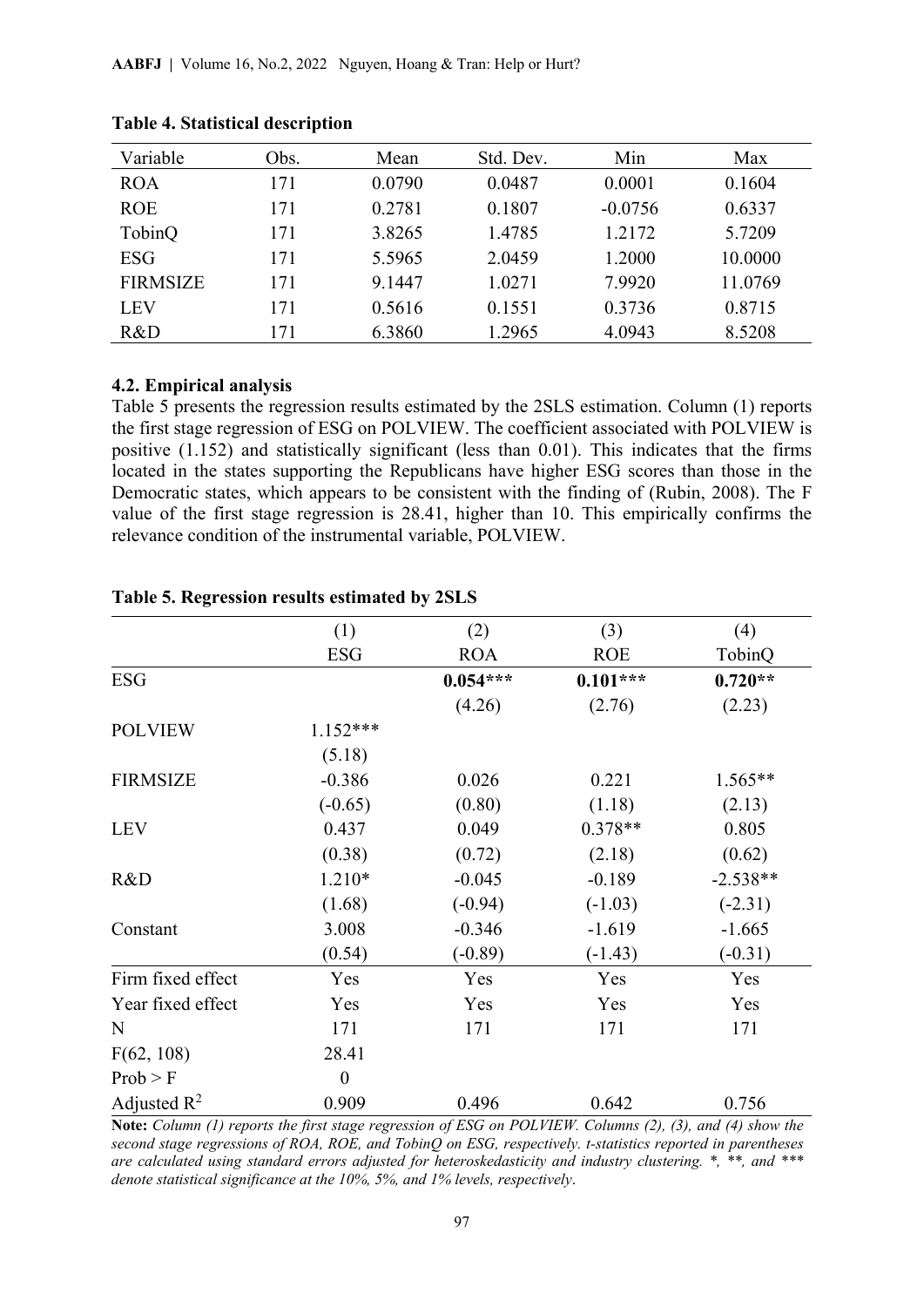Columns (2), (3), and (4) in Table 5 show the second stage regressions of ROA, ROE, and TobinQ on ESG, respectively. ESG positively and significantly influences ROA, ROE, and TobinQ. The coefficients associated with ESG in the regressions of ROA and ROE are 0.054 and 0.101, respectively, each with p-values of less than 0.01. Meanwhile, the coefficient of ESG in the ESG–TobinQ relation is 0.720 with a p-value of less than 0.05. ESG and other control variables could explain the 49.6%, 64.2% and 75.6% variances of ROA, ROE, and TobinQ, respectively.

Regarding the impact of ESG practice on firm performance visualized in Figure 1, ESG has the most extensive influence on TobinQ among the three studied proxies of firms' financial performance with the highest coefficient. This is consistent with the stakeholder-focused theory, which states that the ESG practice could serve the interest of non-shareholder stakeholders. With a good ESG practice, firms could establish a strong stakeholder commitment (Arouri et al., 2019), such as better access to financing sources (Cheng et al., 2014), lower financing costs (Dhaliwal et al., 2011), and stronger customer loyalty (Turker, 2009). These benefits could make the firms appear more attractive to investors, increasing their stock prices, and then creating higher market values of the firms' assets. This probably results in a higher TobinQ ratio.

On the other hand, practising ESG is expected to create long-term firm value and sustain the businesses (Matos, 2020). The initial costs of ESG investment appear high and such costs would be offsetted by the later benefits. That is to say, although ROA and ROE are still improved after a year of practising ESG, the significant improvement in ROA and ROE should be realized in the long run. This would explain the less significant influence of ESG on firms' financial performance measured by accounting-based proxies, i.e, ROA and ROE, in comparison to the impact of ESG on TobinQ ratio. Figure 1 visualizes the magnitude of the impact of ESG practice on ROA, ROE, and TobinQ, respectively.



**Figure 1. The impact of ESG on firm performance**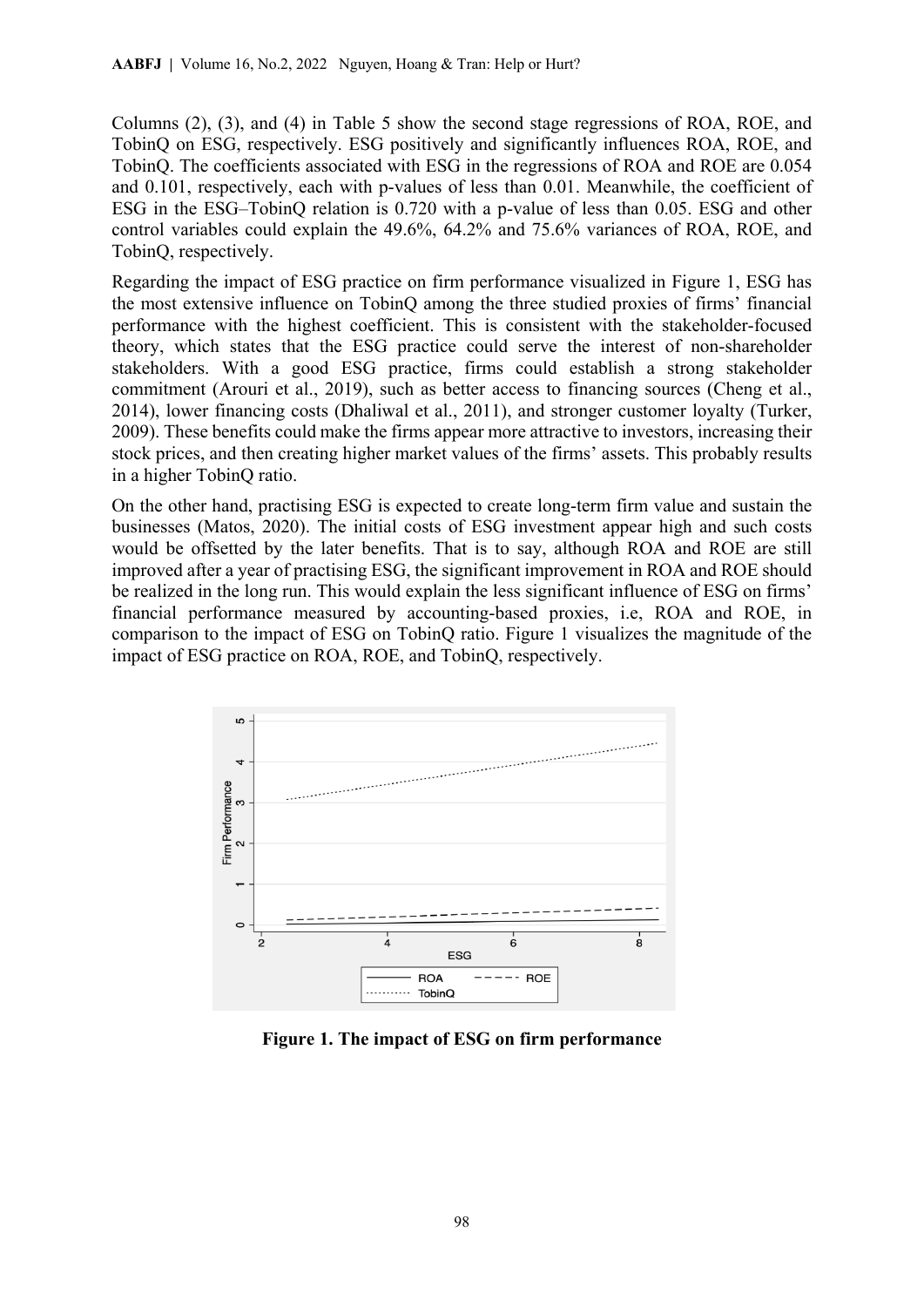# **5. Conclusion**

The impact of ESG practice on firms' financial performance varies across contexts and the employed treatment of the potential endogeneity of ESG. This study employs a sample of 57 ESG-rated firms that belonged to the S&P 500 from 2018 to 2020 and the political view of the states where firms are located as an instrumental variable. The study finds that firms with better ESG practices could enhance their firms' financial performance measured by ROA, ROE, and TobinQ. The influence of ESG on TobinQ is significantly stronger than that of ESG on ROA and ROE. Following the stakeholder theory, this result advocates the view that practising ESG could serve the interest of non-shareholder stakeholders. They would have a good response to firms, creating higher market values for the firms. Meanwhile, the accounting-based performance may take time to be realized.

This study suggests a solution for businesses to improve their competitiveness. Although the initial costs of being involved in ESG appear higher than the added benefits, ESG-driven benefits could be realized in the long run and then offset such high initial costs of ESG investment. More interestingly, this study confirms that the market investors could evaluate firms more highly with better ESG practices due to their strong demand for socially responsible investing as soon as the ESG information is disclosed to the market. It is evident that the ESG performance has a significant influence on TobinQ, reflecting the firm's high market value. Therefore, firms should invest in ESG and transparently and publicly disclose such information to strengthen stakeholder commitment and thus improve firms' financial performance.

# **References**

Amel-Zadeh, A., & Serafeim, G. (2018). Why and How Investors Use ESG information: Evidence from a Global Survey. Financial Analysts Journal, 74(3). <https://doi.org/10.2469/faj.v74.n3.2>

Arouri, M., Gomes, M., & Pukthuanthong, K. (2019). Corporate social responsibility and M&A uncertainty. Journal of Corporate Finance, 56, 176 - 189. <https://doi.org/10.1016/j.jcorpfin.2019.02.002>

Bae, K.-H., Ghoul, S. E., Guedhami, O., Kwok, C. C. Y., & Zheng, Y. (2019). Does corporate social responsibility reduce the costs of high leverage? Evidence from capital structure and product market interactions. Journal of Banking and Finance, 100, 135 - 150. <https://doi.org/10.1016/j.jbankfin.2018.11.007>

Barnea, A., & Rubin, A. (2010). Corporate Social Responsibility as a Conflict Between Shareholders. Journal of Business Ethics, 97, 71 - 86. <https://doi.org/10.1007/s10551-010-0496-z>

Benlemlih, M., & Bitar, M. (2018). Corporate Social Responsibility and Investment Efficiency. Journal of Business Ethics, 148, 647 - 671. <https://doi.org/10.1007/s10551-016-3020-2>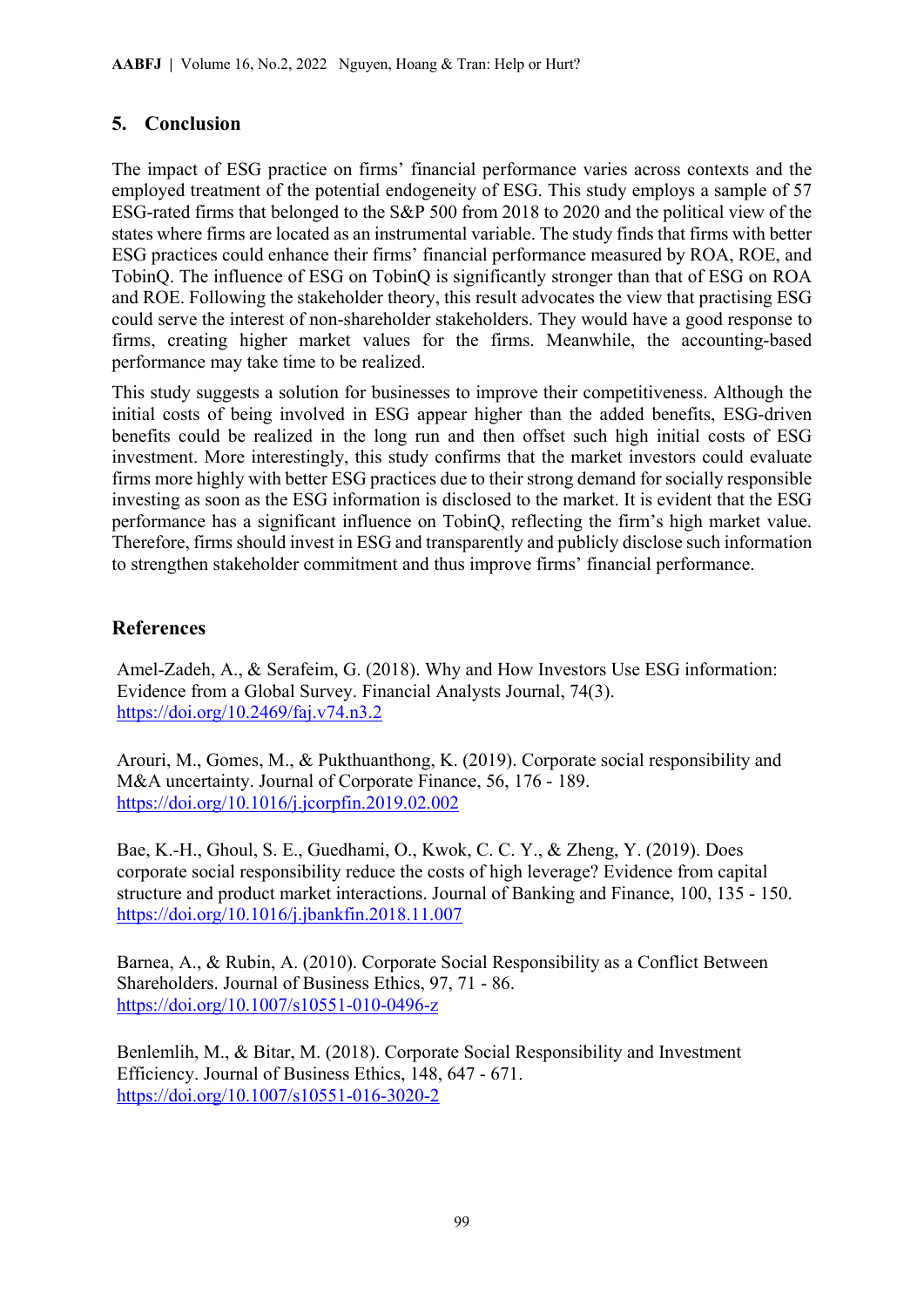Bhuiyan, M. B. U., & Nguyen, T. H. N. (2020). Impact of CSR on cost of debt and cost of capital: Australian evidence. Social Responsibility Journal, 3, 419 - 430. <https://doi.org/10.1108/SRJ-08-2018-0208>

Boone, A., & Uysal, V. B. (2020). Reputational concerns in the market for corporate control. Journal of Corporate Finance, 61. <https://doi.org/10.1016/j.jcorpfin.2018.08.010>

Brammer, S., Brooks, C., & Pavelin, S. (2006). Corporate social performance and stock returns: UK evidence from disaggregate measures. Financial Management, 35(3), 97-116. <https://doi.org/10.1111/j.1755-053X.2006.tb00149.x>

Branco, M. C., & Rodrigues, L. c. L. (2006). Corporate Social Responsibility and Resource-Based Perspectives. Journal of Business Ethics, 69, 111 - 132. <https://doi.org/10.1007/s10551-006-9071-z>

Breusch, T. S., & Pagan, A. R. (1979). A Simple Test for Heteroscedasticity and Random Coefficient Variation. Econometrica, 47(5), 1287-1294. <https://doi.org/10.2307/1911963>

Buchanana, B., Cao, C. X., & Chen, C. (2018). Corporate social responsibility, firm value, and influential institutional ownership. Journal of Corporate Finance, 52, 73 - 95. <https://doi.org/10.1016/j.jcorpfin.2018.07.004>

Cheng, B., Ioannou, I., & Serafeim, G. (2014). Corporate Social Responsibility and Access to Finance. Strategic Management Journal, 35(1), 1 - 23. <https://doi.org/10.1002/smj.2131>

Crisóstomo, V., de Souza Freire, F., & Cortes de Vasconcellos, F. (2011). Corporate social responsibility, firm value and financial performance in Brazil. Social Responsibility Journal, 7(2), 295-309. <https://doi.org/10.1108/17471111111141549>

Cui, J., Jo, H., & Na, H. (2018). Does corporate social responsibility affect information asymmetry? Journal of Business Ethics, 148(3), 549-572. <https://doi.org/10.1007/s10551-015-3003-8>

Dhaliwal, D. S., Li, O. Z., Tsang, A., & Yang, Y. G. (2011). Voluntary Nonfinancial Disclosure and the Cost of Equity Capital: The Initiation of Corporate Social Responsibility Reporting. The Accounting Review, 86(1), 59 - 100. <https://doi.org/10.2308/accr.00000005>

Freeman, R. (1984). Strategic Management: A Stakeholder Approach: Massachusetts Pitman Publishing.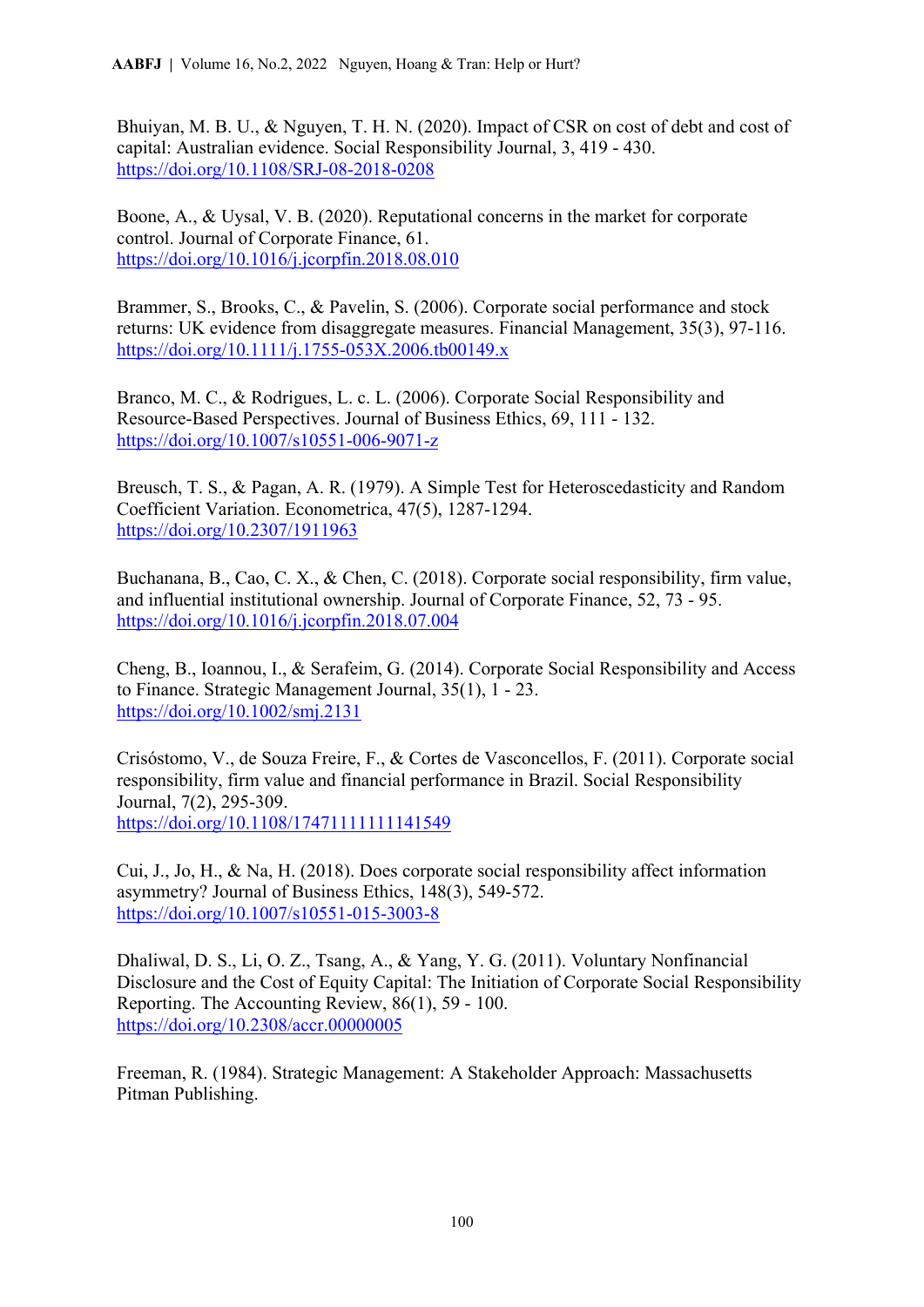Giese, G., Lee, L.-E., Melas, D., Nagy, Z., & Nishikawa, L. (2019). Foundations of ESG Investing: How ESG Affects Equity Valuation, Risk, and Performance. The Journal of Portfolio Management, 45(5), 69 - 83. <https://doi.org/10.3905/jpm.2019.45.5.069>

Godfrey, P. C. (2005). The Relationship between Corporate Philanthropy and Shareholder Wealth: A Risk Management Perspective. Academy of Management Review, 30(4), 777- 798.

<https://doi.org/10.5465/amr.2005.18378878>

Gupta, L., & Jham, J. (2021). Green Investing: Impact of Pro-environmental Preferences on Stock Market Valuations During Turbulent Periods. Australasian Accounting, Business and Finance Journal, 15(5), 59 - 81. <https://doi.org/10.14453/aabfj.v15i5.5>

Hausman, J. A. (1978). Specification Tests in Econometrics. Econometrica, 46(6), 1251 - 1271. Retrieved from https://www.jstor.org/stable/1913827 <https://doi.org/10.2307/1913827>

Ioannou, I., & Serafeim, G. (2015). The Impact of Corporate Social Responsibility on Investment Recommendations: Analysts' Perceptions and Shifting Institutional Logics. Strategic Management Journal, 36, 1053-1081. <https://doi.org/10.1002/smj.2268>

Krüger, P. (2015). Corporate goodness and shareholder wealth. Journal of Financial Economics, 115, 304 - 329. <https://doi.org/10.1016/j.jfineco.2014.09.008>

Liu, A. Z., Liu, A. X., Wang, R., & Xu, S. X. (2020). Too Much of a Good Thing? The Boomerang Effect of Firms' Investments on Corporate Social Responsibility during Product Recalls. Journal of Management Studies, 57(8), 1437 – 1472. <https://doi.org/10.1111/joms.12525>

Lv, P., Li, Y., & Mitra, D. (2020). CSR and Performance of Family Businesses: A Systematic Review. Australasian Accounting, Business and Finance Journal, 14(3), 75 - 85. <https://doi.org/10.14453/aabfj.v14i3.6>

Mansfield, E. R., & Helms, B. P. (1982). Detecting multicollinearity. The American Statistician 36(3), 158 - 160. <https://doi.org/10.2307/2683167>

Matos, P. (2020). ESG and Responsible Institutional Investing Around The World: A Critical Review: CFA Institute Research Foundation. <https://doi.org/10.2139/ssrn.3668998>